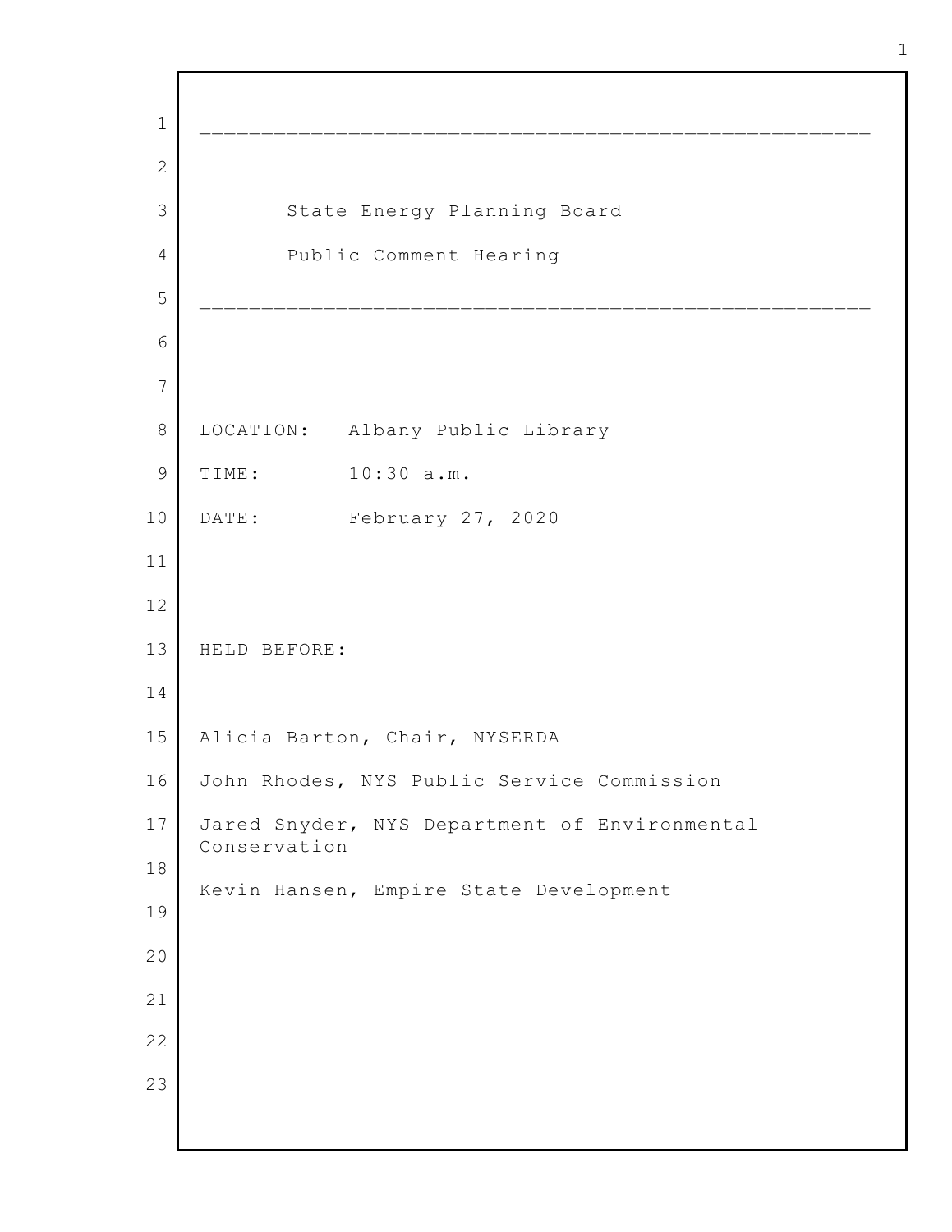1 2 3 4 5 6 7 8 9 10 11 12 13 14 15 16 17 18 19 20 21 22 23 CHAIR BARTON: Good morning, everyone. My name is Alicia Barton. I am the president and CEO of the New York State Energy Research and Development Authority, or NYSERDA, and here today as the Chair of the New York State Energy Planning Board. I would like to start by introducing the other representatives of the planning board who are joining me for today's public comment hearing. Immediately to my left, Public Service Commission Chair, John Rhodes. To my right, Jared Snyder from the Department of Environmental Conservation, representing Basil Seggos. And last, but not least, thank you, Kevin Hansen, for being here from Empire State Development, representing Acting Commissioner and President and CEO-designate Eric Gertler. While we don't have all of our planning board members here today, all of our members are invested in this process. We are here today at the Albany Public Library, and I want to thank them for hosting us, and ask our guests, I also ask the participants at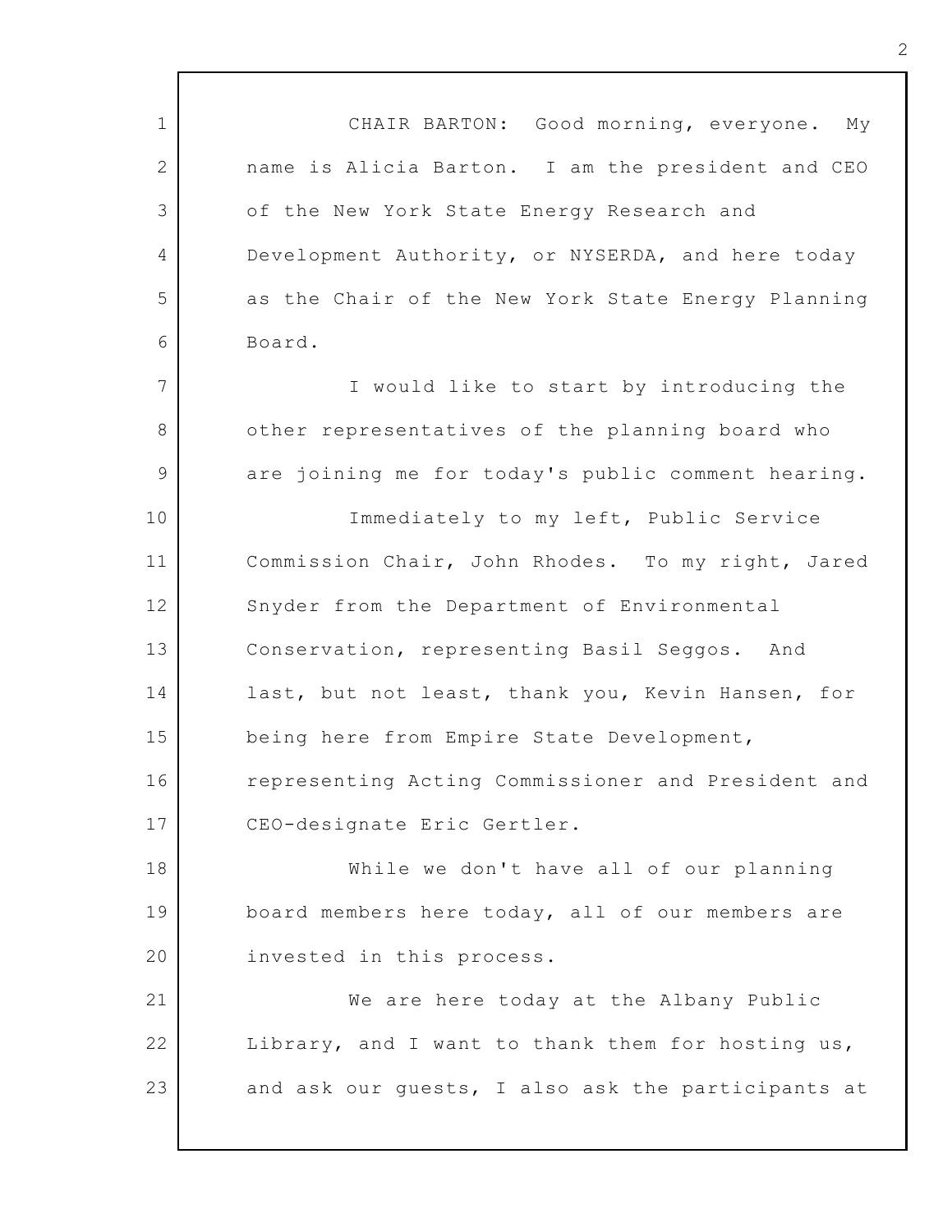1 2 3 4 5 6 7 8 9 10 11 12 13 14 15 16 17 18 19 20 21 22 23 today's meeting, to maintain decorum and abide by the rules of the public library. This is a hearing to accept public comments on the Draft Amendment to the 2015 State Energy Plan. The Draft Amendment was noticed in the State Register on January 8, 2020. Notice of today's hearing was published on January 29, 2020. The purpose of the Planning Board's consideration of amending the State Energy Plan rests with the landmark development of the enactment of the Climate Leadership and Community Protection Act signed into law by the Governor this past summer. New York's Climate Act is among the most ambitious climate policies adopted by any economy, requiring no less than 85 percent reduction economy-wide in greenhouse gas emissions by 2050. Its enactment cements New York's clean energy and climate leadership. Central to the Climate Act are a number of clean energy goals, further advancing the goals that the Energy Plan previously set out, and will set in motion significant changes in New York's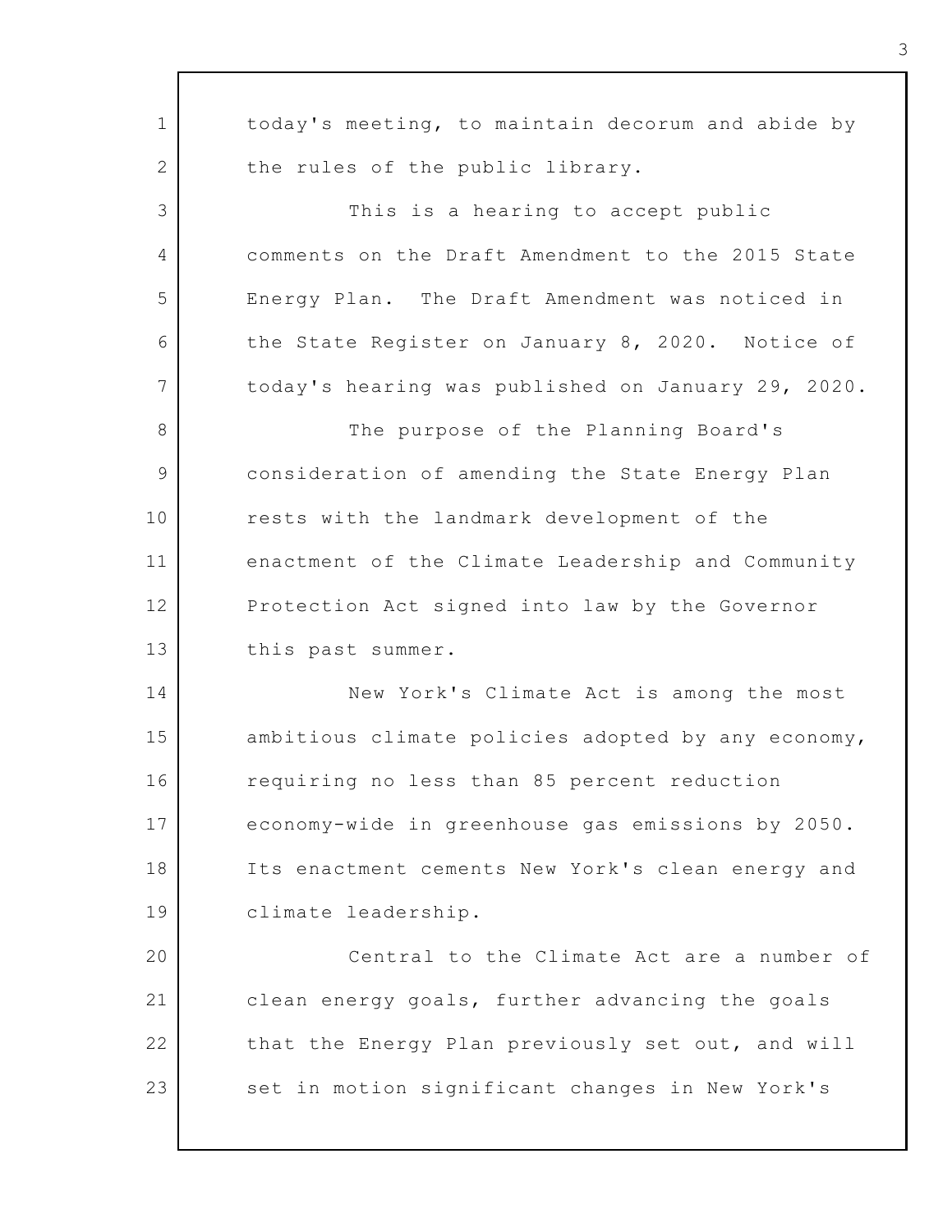| $\mathbf{1}$ | electric generation mix, among other things.       |
|--------------|----------------------------------------------------|
| $\mathbf{2}$ | The Amendment under consideration would            |
| 3            | adopt and synchronize the new clean energy goals   |
| 4            | established by the climate act, and ensure that    |
| 5            | they are integrated into the existing energy plan. |
| 6            | The Amendment under consideration would            |
| 7            | also adopt direction for the Public Service        |
| 8            | Commission to consider a mechanism that would      |
| 9            | establish a stable funding source of funding for   |
| 10           | the Electric Generation Facility Cessation         |
| 11           | Mitigation Fund, which is designed to assist       |
| 12           | communities that have hosted fossil fuel           |
| 13           | generation in their transition to clean energy.    |
| 14           | All comments provided here today will be           |
| 15           | considered by the Energy Planning Board as it      |
| 16           | evaluates whether to adopt the Draft Amendment.    |
| 17           | Written comments are being accepted through March  |
| 18           | 8th. Additional details may be found on the        |
| 19           | Energy Plan website, which is energyplan.ny.gov.   |
| 20           | For today's hearing, I'll start by calling         |
| 21           | the names of those individuals who have indicated  |
| 22           | they wanted to speak when signing in. When your    |
| 23           | name is called, please come to the podium to       |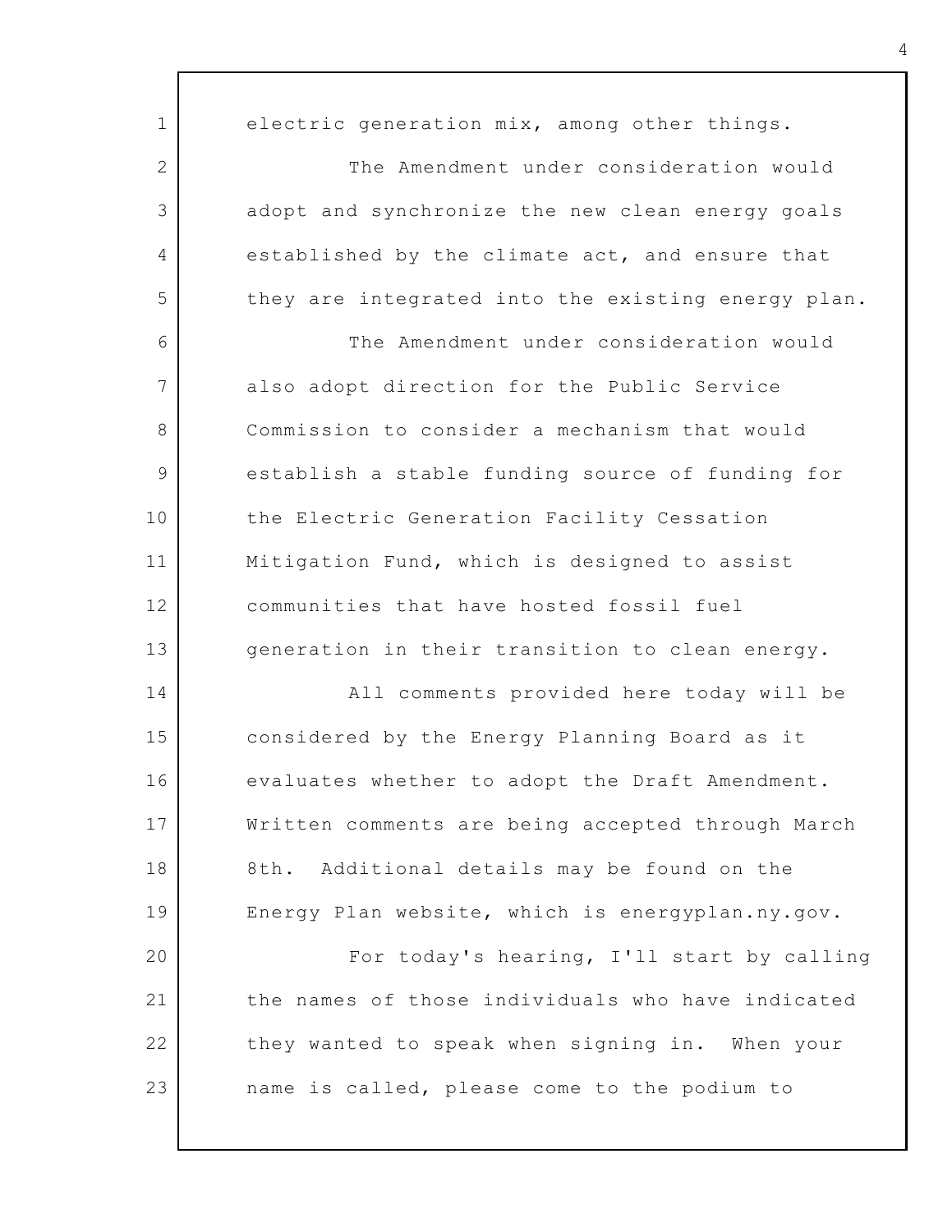1 provide your statement.

| $\overline{2}$ | A court reporter is here today to provide               |
|----------------|---------------------------------------------------------|
| 3              | a transcript of everything that is said. It is          |
| 4              | important that we record the comments for the           |
| 5              | consideration by the planning board.                    |
| 6              | As this is a public statement hearing the               |
| 7              | Planning Board is not entertaining questions, but       |
| 8              | may ask clarifying questions of presenters.             |
| 9              | Again, if there is anyone who is in                     |
| 10             | attendance that wishes to speak, please let us          |
| 11             | know by signing up or otherwise indicating.             |
| 12             | So, with that, I think I'll go to the                   |
| 13             | first speaker, who is Laurie Wheelock from the          |
| 14             | Public Utility Law Project.                             |
| 15             | MS. WHEELOCK: Good morning, everyone. My name is        |
| 16             | Laurie Wheelock and I'm here today on behalf of the New |
| 17             | York State Public Utility Law Project. We go by the     |
| 18             | acronym PULP.                                           |
| 19             | PULP is a 40-year-old statewide nonprofit that works    |
| 20             | to educate, litigate and advocate on behalf of New York |
| 21             | State's low and moderate income customers, particularly |
| 22             | in the utility world.                                   |
| 23             | We thank the Department of Environmental                |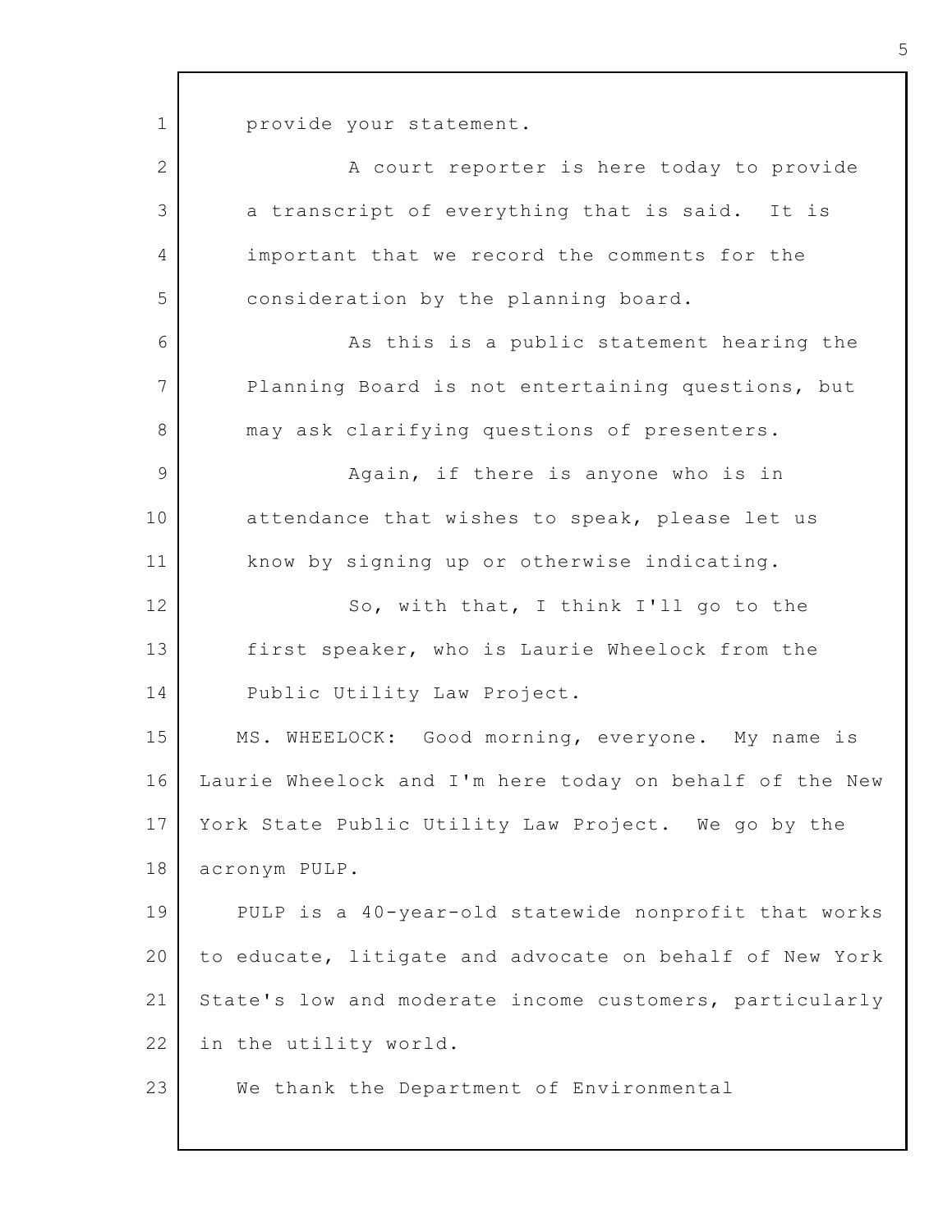| $\mathbf{1}$          | Conservation, NYSERDA, the Public Service Commission and |
|-----------------------|----------------------------------------------------------|
| $\mathbf{2}^{\prime}$ | the Empire State Development office for being here       |
| 3                     | today, and for the opportunity to testify here on        |
| $\overline{4}$        | whether the Draft Amendment to the 2015 State Energy     |
| 5                     | Plan should be approved.                                 |
| 6                     | PULP has reviewed the amendment that was issued on       |
| 7                     | December 18, 2019 and published in the State Register on |
| 8                     | January 8, 2020. The amendment would create a surcharge  |
| 9                     | of up to 2 percent on all customer energy bills          |
| 10                    | throughout New York State, for the purpose of funding an |
| 11                    | offset to the loss of tax revenues and Payments in Lieu  |
| 12                    | of Taxes, or PILOTs, and loss of many skilled jobs that  |
| 13                    | would be caused by the closure of Indian Point nuclear   |
| 14                    | facility located in Buchanan, New York along the Hudson  |
| 15                    | River.                                                   |
| 16                    | PULP appreciates and endorses the State's vital          |
| 17                    | efforts in creating a consensus to the decommission of   |
| 18                    | Indian Point nuclear facility.                           |
| 19                    | PULP also understands the need to mitigate               |
| 20                    | potentially severe effects from the closure of Indian    |
| 21                    | Point and other members of its baseload electric         |
| 22                    | generation fleet, particularly the coal and dirty peaker |
| 23                    | plants, including, but not limited to, the effects on    |
|                       |                                                          |

Г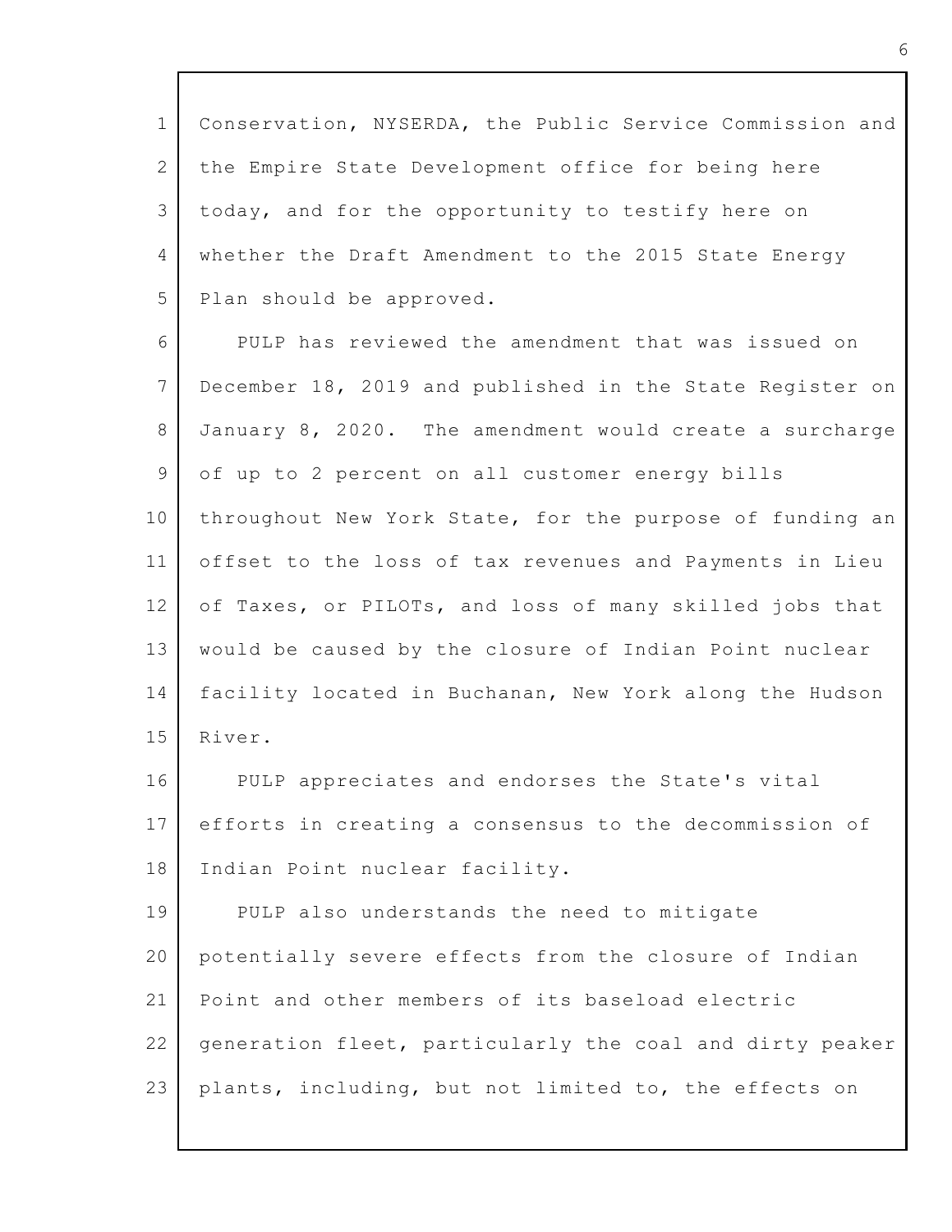| $\mathbf 1$     | local taxes and the workforce itself.                    |
|-----------------|----------------------------------------------------------|
| $\overline{2}$  | PULP also sees the decommission of Indian Point as a     |
| 3               | powerful opportunity for the community to work with the  |
| $\overline{4}$  | state to create new economic opportunities and workforce |
| 5               | retraining programs and opportunities, not only in       |
| 6               | Westchester, but potentially around other likely         |
| $7\phantom{.0}$ | upcoming plant closures. And we look forward to          |
| 8               | attending more Indian Point Closure Task Force meetings, |
| 9               | as Richard Berkley, our Executive Director, did on       |
| 10              | Thursday, January 30, 2020.                              |
| 11              | For the amendment itself, PULP only cautions about       |
| 12              | the potential bill impacts that would be created by the  |
| 13              | proposed 2 percent charge and how the bill impacts will  |
| 14              | affect low and moderate income customers across the      |
| 15              | state.                                                   |
| 16              | We respectfully request that a cost-benefit analysis     |
| 17              | be performed in multiple counties throughout the state   |
| 18              | just to determine how that 2 percent charge will affect  |
| 19              | New York's most needy utility customers.                 |
| 20              | New York State's utility customers have been             |
| 21              | receiving increases in multiple company territories over |
| 22              | the last few years.                                      |
| 23              | We want to take a moment to specifically thank           |

Г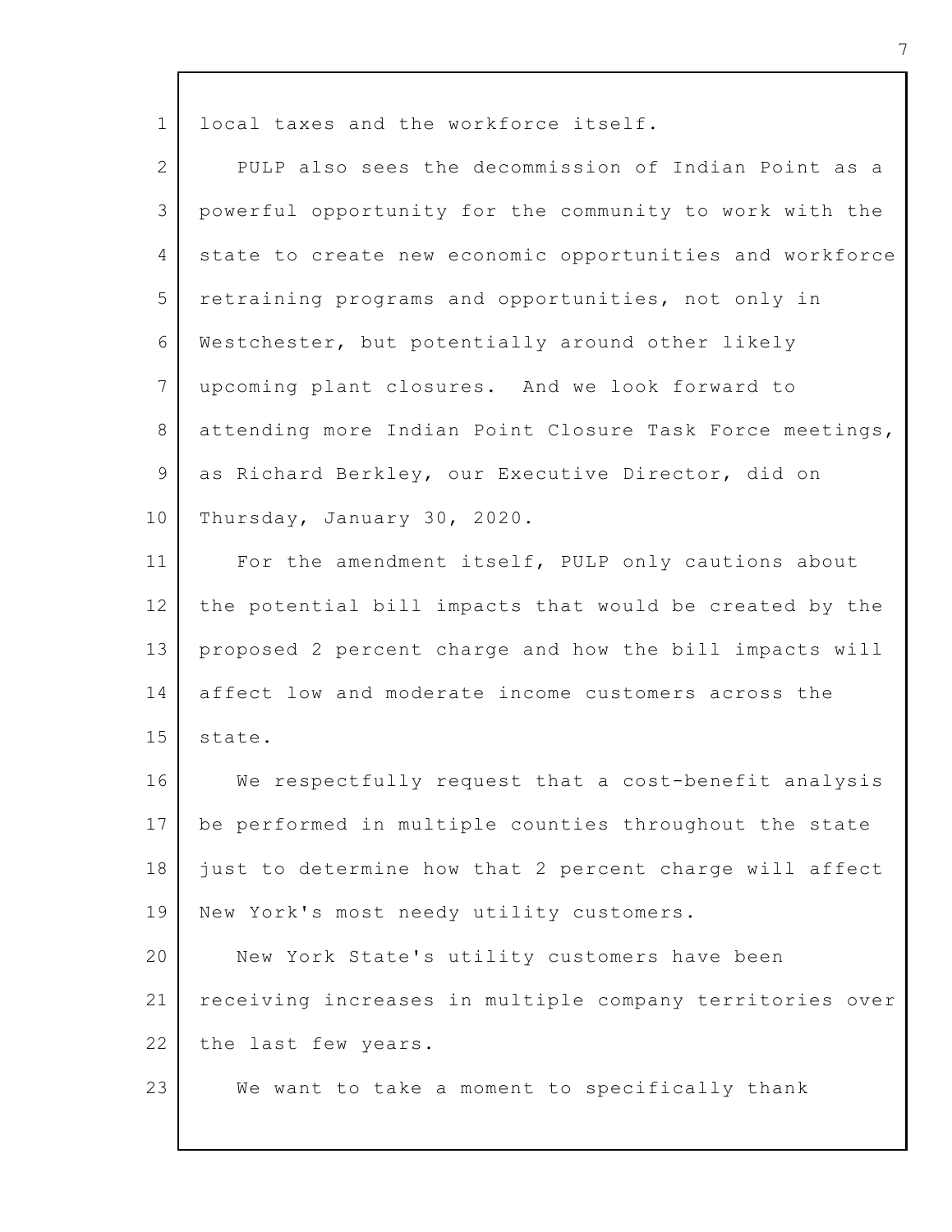| $\mathbf{1}$    | Governor Cuomo and the Department of Public Service,     |
|-----------------|----------------------------------------------------------|
| $\mathbf{2}$    | because each of the utility companies has been           |
| 3               | implementing low income programs, with the goal of       |
| $\overline{4}$  | lowering energy burden for low income households in our  |
| 5               | state to 6 percent to help those most vulnerable         |
| 6               | households afford their utility bills.                   |
| $7\phantom{.0}$ | Although more work needs to be done, each step of the    |
| 8               | way there must be caution regarding financial effects to |
| 9               | New York's utility customers and particularly those      |
| 10              | fixed income seniors, the disabled, and low income       |
| 11              | households generally.                                    |
| 12 <sup>°</sup> | PULP looks forward to participating in the               |
| 13              | proceedings and working with the state to continue to    |
| 14              | smooth the process of Indian Point decommissioning to    |
| 15              | protect well-paying jobs, the tax revenues to fully fund |
| 16              | our schools, and to continue to move to the cleaner      |
| 17              | energy future while lessening the environmental          |
| 18              | challenges ahead.                                        |
| 19              | Thank you all for having us here today.                  |
| 20              | CHAIR BARTON: Thank you.                                 |
| 21              | The next speaker will be Ross Gold from the Workforce    |
| 22              | Development Institute.                                   |
| 23              | MR. GOLD: Good morning, everyone.<br>Thanks              |
|                 |                                                          |

Г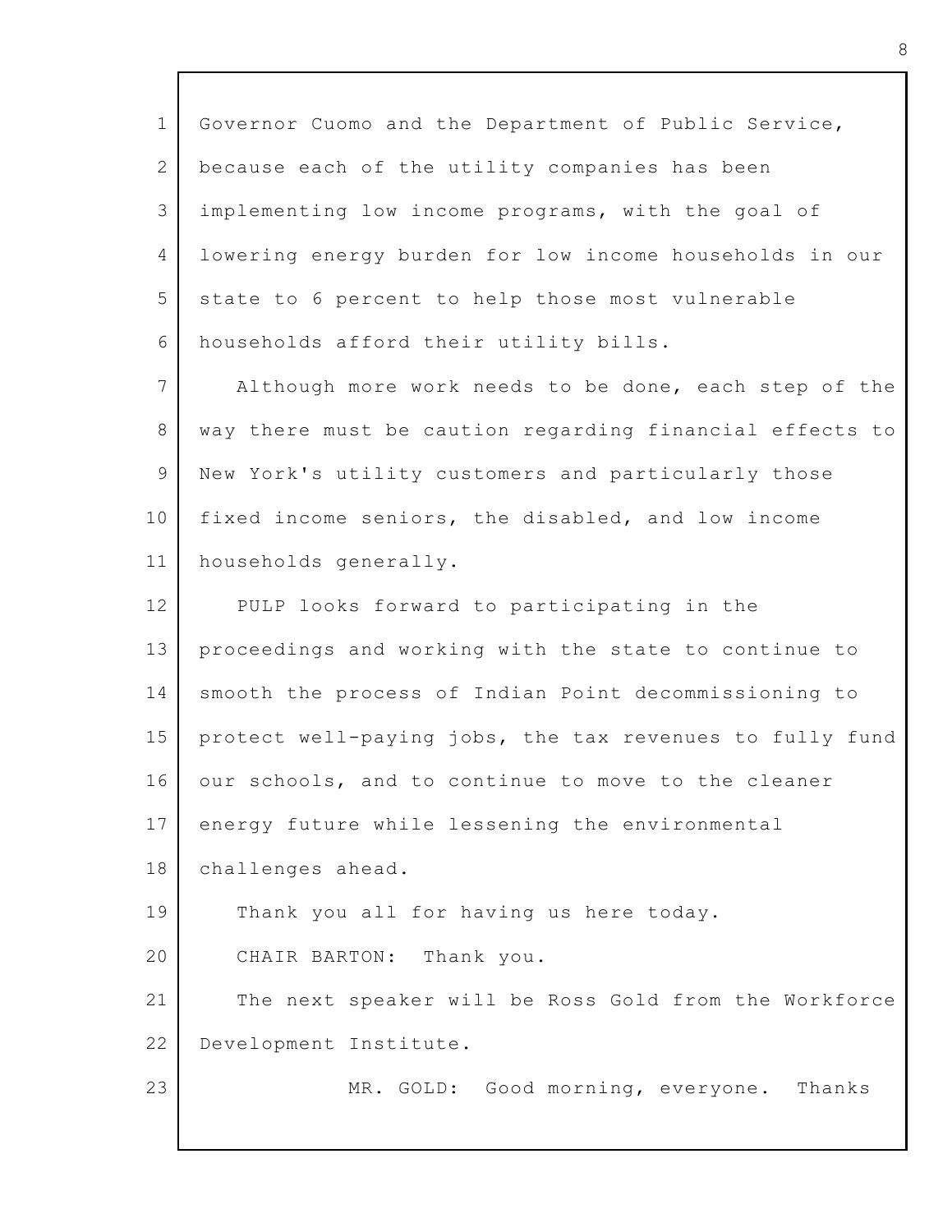| $\mathbf 1$    | for being here today. Appreciate you all for holding     |
|----------------|----------------------------------------------------------|
| $\mathbf{2}$   | the public comment for us this morning and the work that |
| 3              | you are doing to advance our State Energy Plan process.  |
| $\overline{4}$ | My name is Ross Gold. I'm the Director of                |
| 5              | Climate and Energy Program for Workforce Development     |
| 6              | Institute. WDI is a New York State based non-for-profit  |
| $7\phantom{.}$ | that works to grow and keep good jobs here in New York   |
| 8              | State.                                                   |
| $\mathcal{G}$  | We do that through demand driven, but                    |
| 10             | flexible demand drive programming. We use a range of     |
| 11             | tools which is our ground level intelligence, which is   |
| 12             | our regional directors, found in ten regions throughout  |
| 13             | New York State. We meet with businesses, labor           |
| 14             | organizations, community college.                        |
| 15             | As our partners in government, I want to                 |
| 16             | thank NYSERDA, the Public Service Commission, Empire     |
| 17             | State Development and DEC for being partners in some of  |
| 18             | the work we're doing on workforce.                       |
| 19             | And we also have funding to facilitate                   |
| 20             | projects, workforce training projects, training workers  |
| 21             | on solar, electric vehicles, and the like.               |
| 22             | WDI also tracks data entry policy and works              |
| 23             | with government and others on best practices for         |
|                |                                                          |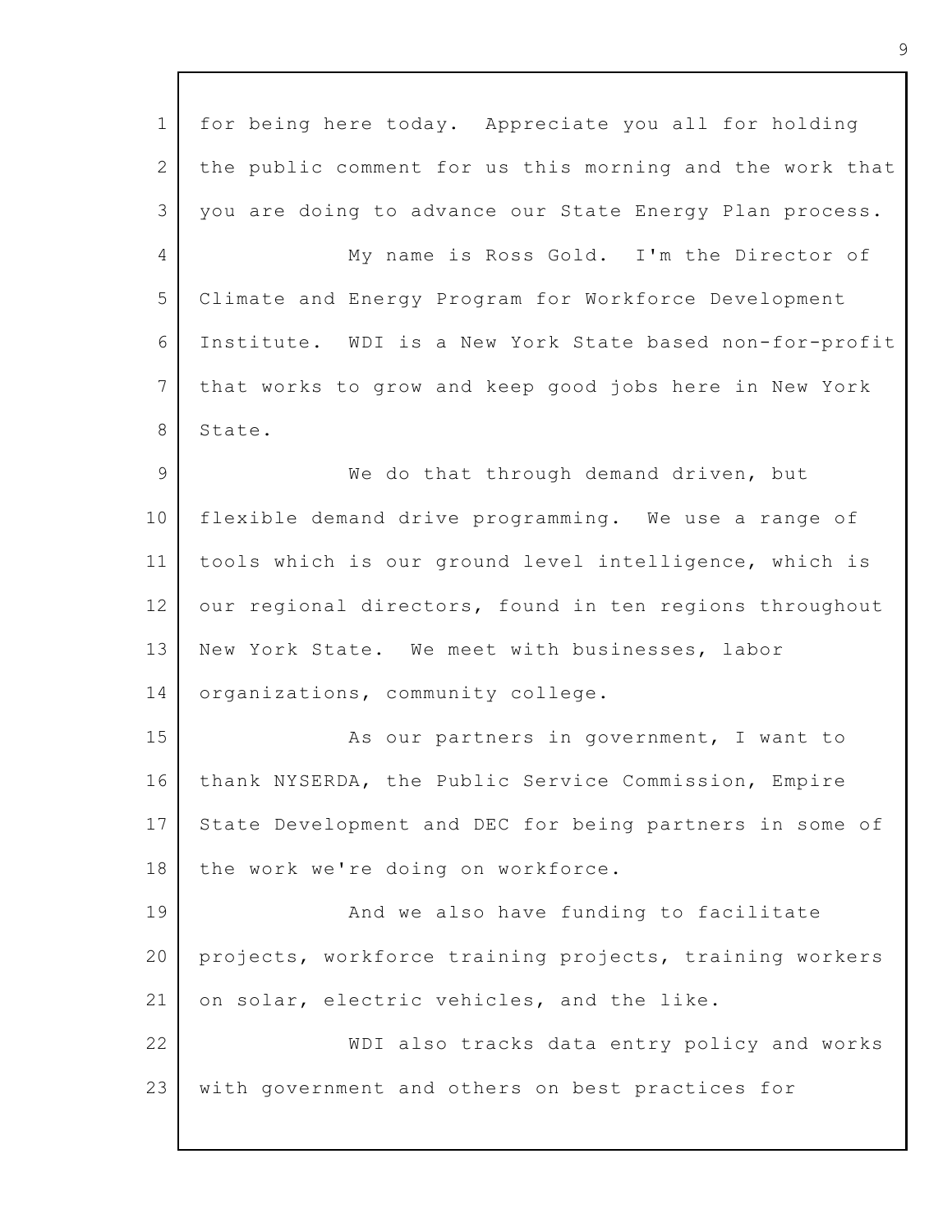| $\mathbf 1$    | implementing things such as State Energy Plan and things |
|----------------|----------------------------------------------------------|
| $\mathbf{2}$   | of the like.                                             |
| 3              | With that, I would just like to couch a                  |
| $\overline{4}$ | couple of statements about your energy planning process  |
| 5              | and the amendment.                                       |
| 6              | I don't have any comments on the specifics               |
| $7\phantom{.}$ | of the amendment, the final language you choose. I just  |
| 8              | want to give some ideas of some things, best practices   |
| 9              | or points to consider when having your plan. We're       |
| 10             | going to follow up with some written, short written      |
| 11             | comments as well.                                        |
| 12             | First of all, I want to talk about how                   |
| 13             | climate change is a great disrupter for workforce. When  |
| 14             | you're seeing things as the impacts of climate change    |
| 15             | being heat waves, if you have outdoor workers who are    |
| 16             | out there in heat waves who are impacted negatively,     |
| 17             | people have to just get off of work to get out of heat   |
| 18             | stress and related issues.                               |
| 19             | So, the impacts of climate change, in and of             |
| 20             | itself, impacts the workforce. So does the policies      |
| 21             | that we're going to implement in order to stop climate   |
| 22             | change. That also has the power to be a great            |
| 23             | disrupter. It doesn't have to be. It also presents       |
|                |                                                          |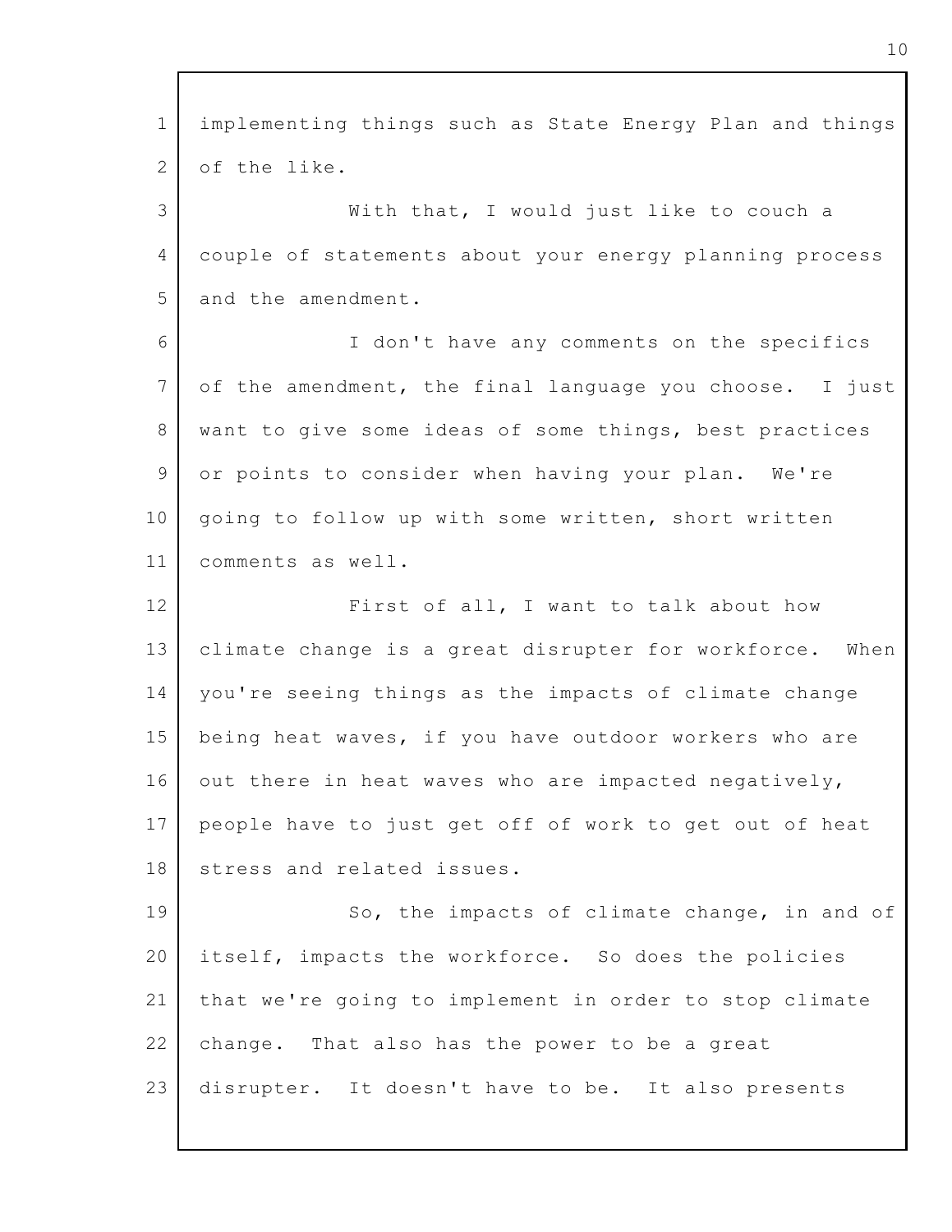1 2 3 4 5 6 7 8 9 10 11 12 13 14 15 16 17 18 19 20 21 22 23 great opportunities. So, when you're drafting such as this State Energy Plan, a climate action plan, things of that nature, you should consider the workforce impacts of those policy statements. That would be one of the best practices. Similar to what you would do with an environmental impact statement, but doing one on the workforce and taking a look to see what that policy means to the workforce. And another thing you should be taking more a look at it is just transition and incorporating the just transition principles into your process, which you are, and that's great. They're certain principles that should be included in a workforce. Social dialogue, such as the one we are having this morning, is a very important part of just transition. So, thank you again for having these conversations and adding these comments. It is an important part of the just transition that you're envisioning within some of the changes you're making. I also want to address the collective cessation mitigation plan. It is important to be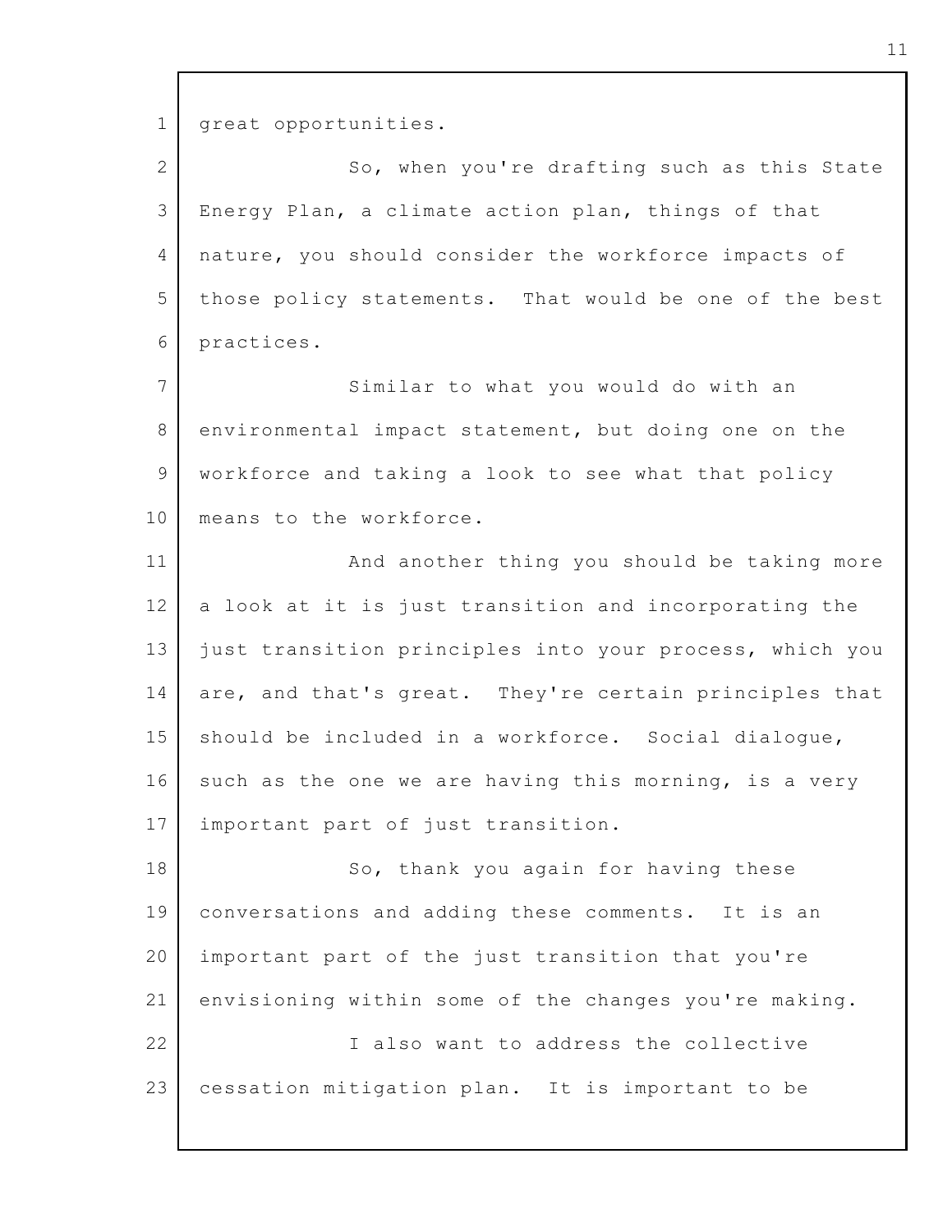1 2 3 4 5 6 7 8 9 10 11 12 13 14 15 16 17 18 19 20 21 22 23 putting money into revenues for off PILOTs and PILOT payment when we close a plant, but it's really important that we have funding for workforce training and for the workforce when we have these plans. You should look more broadly than just a community's impact and also see the workforce impact and make sure there's funding for training and benefits and unemployment payments while out of work. Is the coverage we have now, in short term unemployment, long enough for what we need in order to institute good training and education programs to transition someone from working in a gas plant to getting them to work for solar industry or to work somewhere else. You just need more leeway and more time, so keep that in mind as a best practice for you to go forward. We're going to submit additional comments, but we wanted to thank you for being here this morning. Thank you for having this important dialogue, which is needed on these issues. Thank you. CHAIR BARTON: Thank you for your comments. The next speaker will be Conor Bambrick from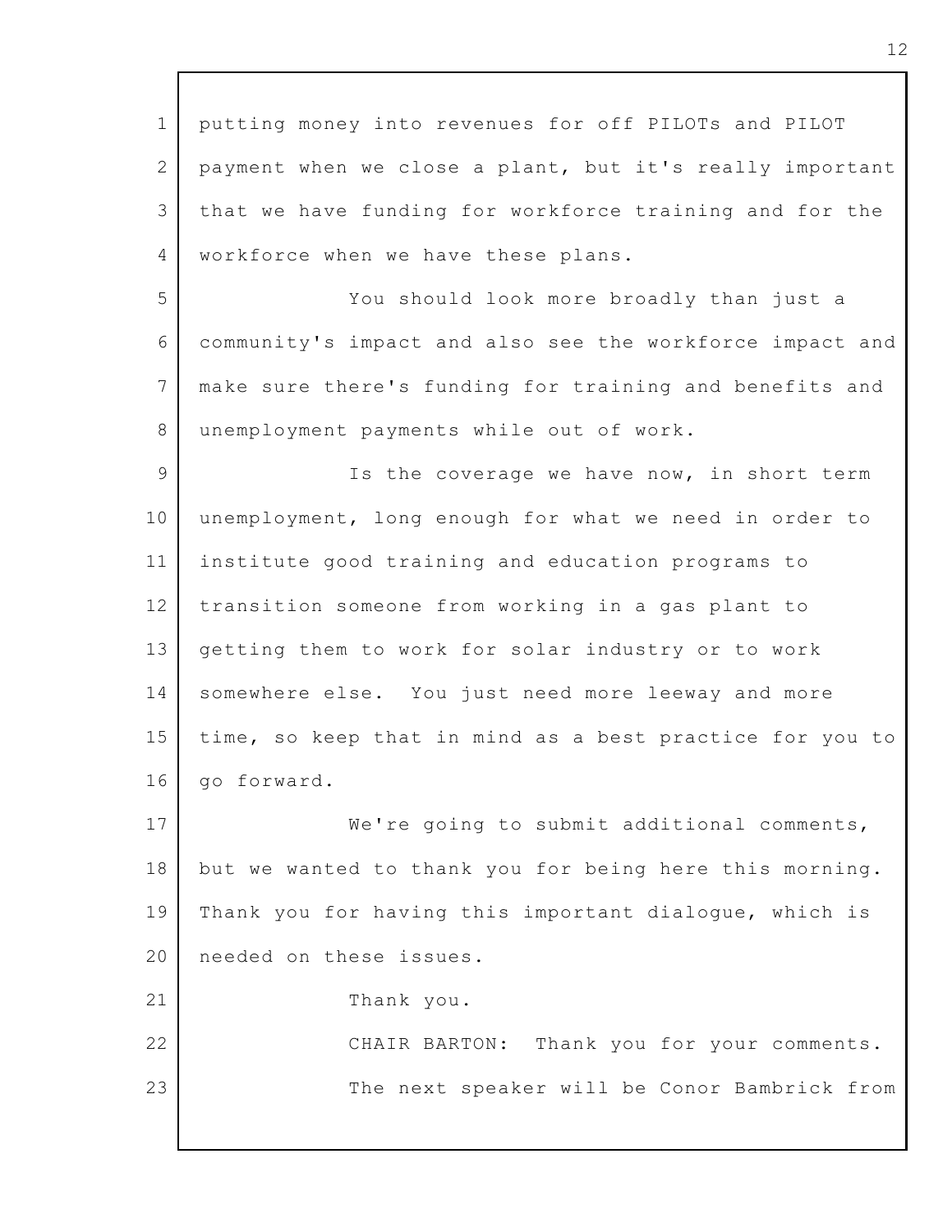1 2 3 4 5 6 7 8 9 10 11 12 13 14 15 16 17 18 19 20 21 22 23 Environmental Advocates of New York. MR. BAMBRICK: Good morning. My name is Conor Bambrick, Environmental Advocates of New York. Thank you for being here this morning. Thank you for your dedication to the process. We really appreciate it. We also really appreciate the effort to incorporate the provisions of the new climate law into the State Energy Plan, especially the provision that requires at least 35 percent of clean energy funds impacted to the benefit of the disadvantaged community. The previous speaker spoke about one aspect of just transition, but there's another aspect of that, to make sure that those communities are properly prepared to have the resources they need to transition to a clean energy economy and the opportunities to take advantage of the new jobs that are going to come about. We feel that this amendment is going to provide clear direction to agencies and authorities that it can move ahead with initiatives that are wholly consistent with the new landmark climate law, instead of having to wait for the development of the plan. With that, thank you very much. CHAIR BARTON: Any other individuals wish to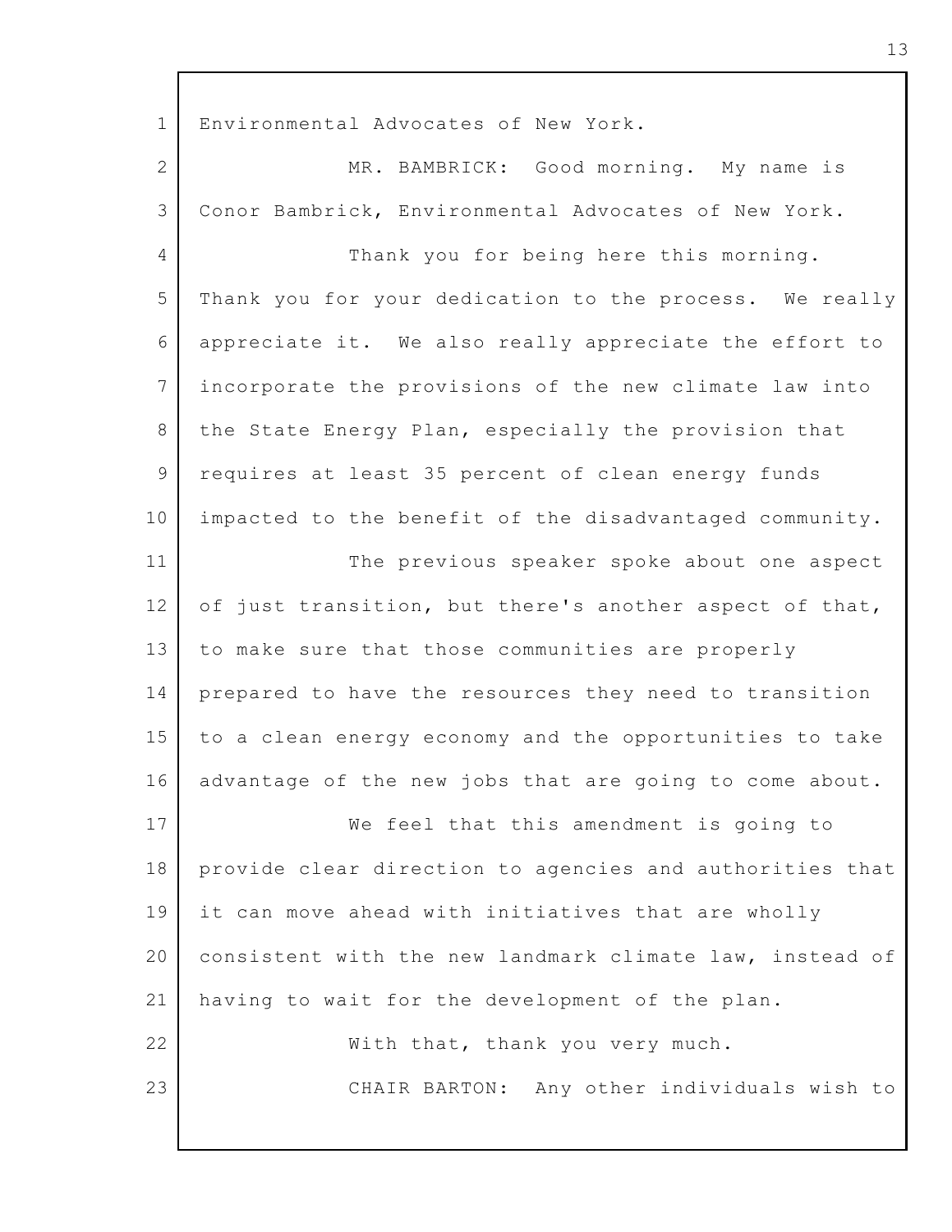1 2 3 4 5 6 7 8 9 10 11 12 13 14 15 16 17 18 19 20 21 22 23 speak? (No response.) In order to allow for additional members of the public to arrive, we'll take a couple minute break. Thank you. (Recess taken.) CHAIR BARTON: For the record, I want to note that we held the hearing open for one hour, but did not receive any additional requests to present comments here in person. I will note for the record that it is still possible to submit written comments from any member of the public by the deadline of March 8th through the State Energy Planning Board website, energyplan.ny.gov. I will also note that we will hold another public statement hearing this coming Monday at 3 p.m. in New York City at the Building Energy Exchange. Of course, that information is also on the Energy Plan website. So, with that, and hearing no other interest in providing comments, thank you, everyone, for your time today. (Public hearing concluded at 11:33 a.m.)